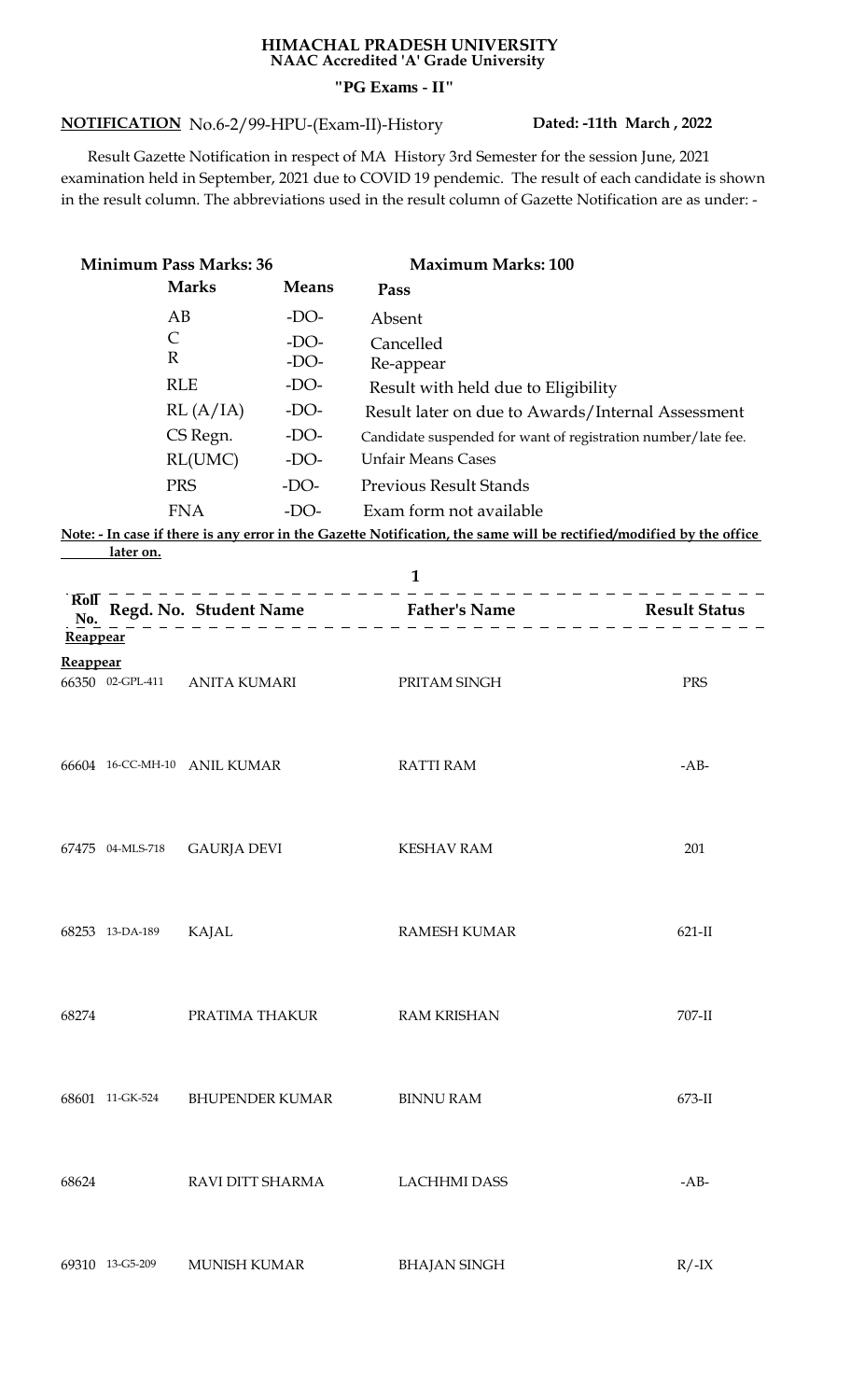|            |                  |                                | 2                                                                                                                      |            |
|------------|------------------|--------------------------------|------------------------------------------------------------------------------------------------------------------------|------------|
| RoI<br>No. |                  |                                | Regd. No. Student Name<br>$\overline{z}$ Father's Name<br>$\overline{z}$ Father's Name<br>$\overline{z}$ Result Status |            |
| Reappear   |                  |                                |                                                                                                                        |            |
|            | 69505 97-BP-441  | JAI LAL                        | <b>NANKU RAM</b>                                                                                                       | $-AB-$     |
|            |                  | 69520 14-SL-304 ISHITA CHAUHAN | JAI GOPAL CHAUHAN                                                                                                      | $-AB-$     |
|            |                  | 69525 13-PS-34 CHATTER SINGH   | <b>AMAR SINGH</b>                                                                                                      | <b>PRS</b> |
|            | 70007 13-MA-716  | RAJENDER KUMAR                 | <b>MANOHAR LAL</b>                                                                                                     | $R/-VII$   |
|            |                  | 70081 11-SL-250 KULDEEP SHARMA | TARA CHAND SHARMA                                                                                                      | $-AB-$     |
|            |                  | 70396 09-PBP-1061 SUNEEL KUMAR | <b>RAMESH CHAND</b>                                                                                                    | $-AB-$     |
|            | 70449 13-BKT-23  | <b>NEHA</b>                    | SHAFFI MOHAMMAD                                                                                                        | 589-III    |
|            | 70451 14-BKT-84  | <b>ASHMITA</b>                 | <b>ASHOK KUMAR</b>                                                                                                     | $54, 50 -$ |
| 70960      |                  | <b>AMIN CHAUHAN</b>            | <b>LAD MUHAMMAD</b>                                                                                                    | $44 - 61$  |
|            | 71165 14-MA-1347 | KANIKA SHARMA                  | KHEM CHAND SHARMA                                                                                                      | $42 - -$   |
|            | 71579 05-SM-903  | NITIN KASHYAP                  | PREM SINGH KASHYAP                                                                                                     | $- - 70$   |
|            | 71722 13-UN-602  | <b>MANISHA DEVI</b>            | <b>ASHOK KUMAR</b>                                                                                                     | $R/-VII$   |
|            | 71761 13-KDU-106 | <b>RAJNI RANI</b>              | <b>BARKAT RAM</b>                                                                                                      | $- 56$     |
|            | 71974 12-GLK-758 | <b>GITA</b>                    | <b>SOM DASS</b>                                                                                                        | $-56-$     |